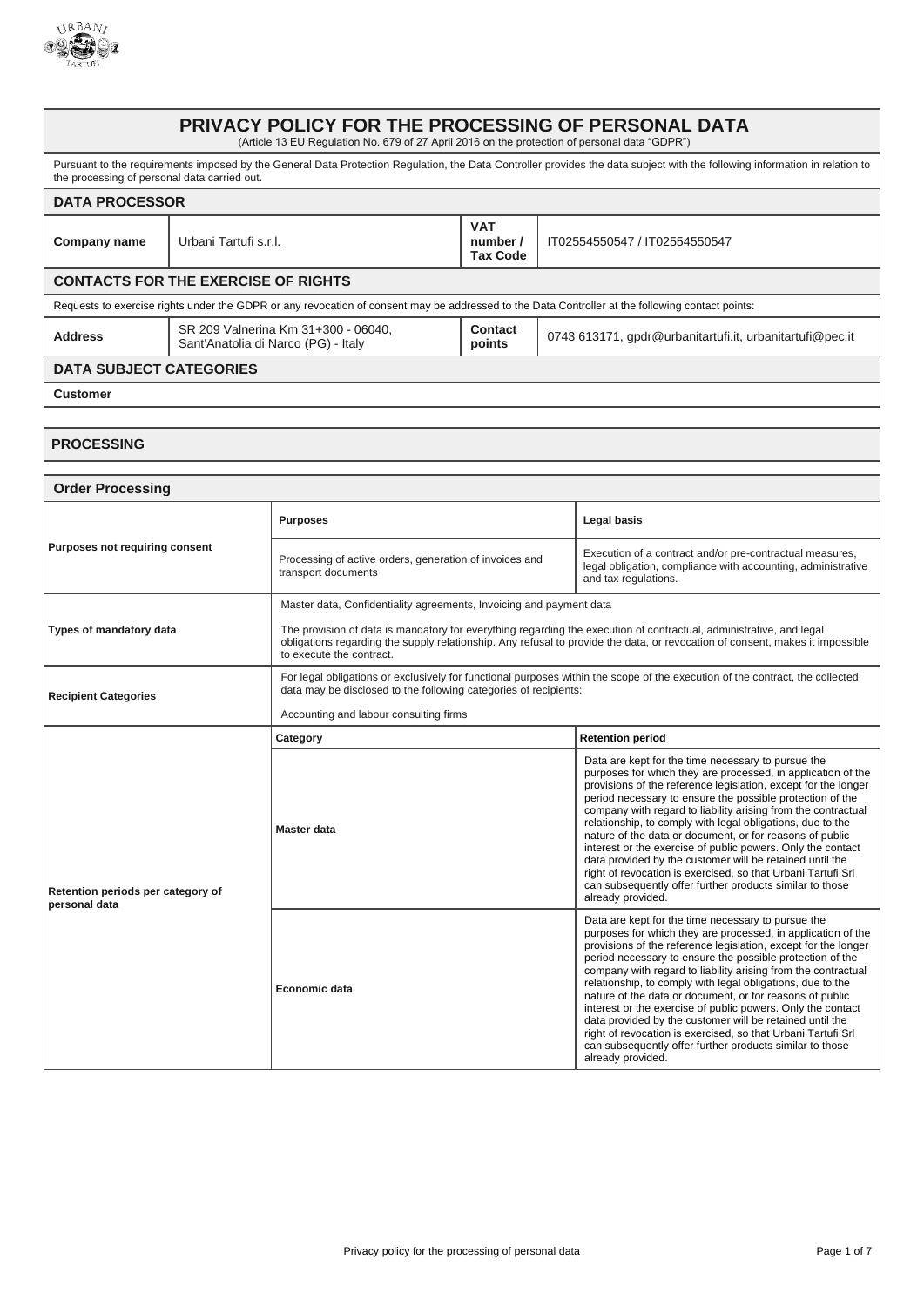

| Sales cycle                                        |                                                                                                                                                                                                                                                                                  |                                                                                                                                                                                                                                                                                                                                                                                                                                                                                                                                                                                                                                                                                                                          |
|----------------------------------------------------|----------------------------------------------------------------------------------------------------------------------------------------------------------------------------------------------------------------------------------------------------------------------------------|--------------------------------------------------------------------------------------------------------------------------------------------------------------------------------------------------------------------------------------------------------------------------------------------------------------------------------------------------------------------------------------------------------------------------------------------------------------------------------------------------------------------------------------------------------------------------------------------------------------------------------------------------------------------------------------------------------------------------|
| Purposes not requiring consent                     | <b>Purposes</b>                                                                                                                                                                                                                                                                  | <b>Legal basis</b>                                                                                                                                                                                                                                                                                                                                                                                                                                                                                                                                                                                                                                                                                                       |
|                                                    | Processing of the order with generation of accounting<br>documents                                                                                                                                                                                                               | Performance of a contract and/or pre-contractual measures                                                                                                                                                                                                                                                                                                                                                                                                                                                                                                                                                                                                                                                                |
| Types of mandatory data                            | Customer master data, invoicing and payment data                                                                                                                                                                                                                                 |                                                                                                                                                                                                                                                                                                                                                                                                                                                                                                                                                                                                                                                                                                                          |
|                                                    | The provision of data is mandatory for everything regarding the execution of contractual, administrative, and legal<br>obligations regarding the supply relationship. Any refusal to provide the data, or revocation of consent, makes it impossible<br>to execute the contract. |                                                                                                                                                                                                                                                                                                                                                                                                                                                                                                                                                                                                                                                                                                                          |
| <b>Recipient Categories</b>                        | For legal obligations or exclusively for functional purposes within the scope of the execution of the contract, the collected<br>data may be disclosed to the following categories of recipients:                                                                                |                                                                                                                                                                                                                                                                                                                                                                                                                                                                                                                                                                                                                                                                                                                          |
|                                                    | Agents                                                                                                                                                                                                                                                                           |                                                                                                                                                                                                                                                                                                                                                                                                                                                                                                                                                                                                                                                                                                                          |
|                                                    | Category                                                                                                                                                                                                                                                                         | <b>Retention period</b>                                                                                                                                                                                                                                                                                                                                                                                                                                                                                                                                                                                                                                                                                                  |
| Retention periods per category of<br>personal data | Master data                                                                                                                                                                                                                                                                      | Data are kept for the time necessary to pursue the<br>purposes for which they are processed, in application of the<br>provisions of the reference legislation, except for the longer<br>period necessary to ensure the possible protection of the<br>company with regard to liability arising from the contractual<br>relationship, to comply with legal obligations, due to the<br>nature of the data or document, or for reasons of public<br>interest or the exercise of public powers. Only the contact<br>data provided by the customer will be retained until the<br>right of revocation is exercised, so that Urbani Tartufi Srl<br>can subsequently offer further products similar to those<br>already provided. |
|                                                    | Economic data                                                                                                                                                                                                                                                                    | Data are kept for the time necessary to pursue the<br>purposes for which they are processed, in application of the<br>provisions of the reference legislation, except for the longer<br>period necessary to ensure the possible protection of the<br>company with regard to liability arising from the contractual<br>relationship, to comply with legal obligations, due to the<br>nature of the data or document, or for reasons of public<br>interest or the exercise of public powers. Only the contact<br>data provided by the customer will be retained until the<br>right of revocation is exercised, so that Urbani Tartufi Srl<br>can subsequently offer further products similar to those<br>already provided. |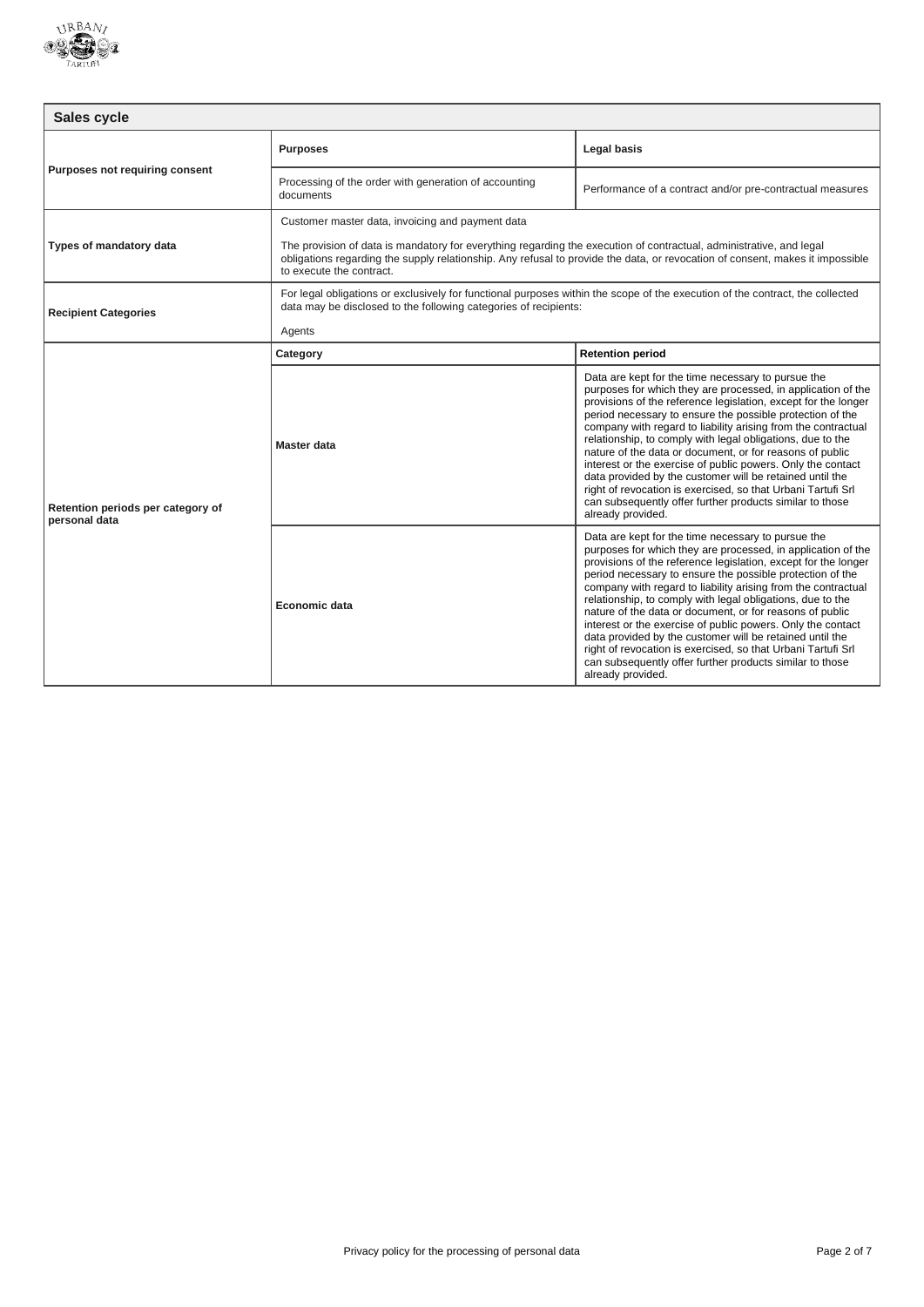

| <b>Admin - Treasury</b>                            |                                                                                                                                                                                                                                                                                  |                                                                                                                                                                                                                                                                                                                                                                                                                                                                                                                                                                                                                                                                    |
|----------------------------------------------------|----------------------------------------------------------------------------------------------------------------------------------------------------------------------------------------------------------------------------------------------------------------------------------|--------------------------------------------------------------------------------------------------------------------------------------------------------------------------------------------------------------------------------------------------------------------------------------------------------------------------------------------------------------------------------------------------------------------------------------------------------------------------------------------------------------------------------------------------------------------------------------------------------------------------------------------------------------------|
| Purposes not requiring consent                     | <b>Purposes</b>                                                                                                                                                                                                                                                                  | Legal basis                                                                                                                                                                                                                                                                                                                                                                                                                                                                                                                                                                                                                                                        |
|                                                    | Collection management                                                                                                                                                                                                                                                            | Performance of a contract and/or pre-contractual measures                                                                                                                                                                                                                                                                                                                                                                                                                                                                                                                                                                                                          |
|                                                    | Financial analyses                                                                                                                                                                                                                                                               | Performance of a contract and/or pre-contractual measures                                                                                                                                                                                                                                                                                                                                                                                                                                                                                                                                                                                                          |
|                                                    | Supplier payments                                                                                                                                                                                                                                                                | Performance of a contract and/or pre-contractual measures                                                                                                                                                                                                                                                                                                                                                                                                                                                                                                                                                                                                          |
|                                                    | Customer master data, invoicing and payment data                                                                                                                                                                                                                                 |                                                                                                                                                                                                                                                                                                                                                                                                                                                                                                                                                                                                                                                                    |
| Types of mandatory data                            | The provision of data is mandatory for everything regarding the execution of contractual, administrative, and legal<br>obligations regarding the supply relationship. Any refusal to provide the data, or revocation of consent, makes it impossible<br>to execute the contract. |                                                                                                                                                                                                                                                                                                                                                                                                                                                                                                                                                                                                                                                                    |
|                                                    | Supplier master data                                                                                                                                                                                                                                                             |                                                                                                                                                                                                                                                                                                                                                                                                                                                                                                                                                                                                                                                                    |
| Types of optional data                             | The conferment of data is optional. However, refusal to provide the data or partial or complete opposition to their processing<br>could nevertheless make it impossible for the company to establish the contractual relationship.                                               |                                                                                                                                                                                                                                                                                                                                                                                                                                                                                                                                                                                                                                                                    |
| <b>Recipient Categories</b>                        | For legal obligations or exclusively for functional purposes within the scope of the execution of the contract, the collected<br>data may be disclosed to the following categories of recipients:                                                                                |                                                                                                                                                                                                                                                                                                                                                                                                                                                                                                                                                                                                                                                                    |
|                                                    | Consulting firm                                                                                                                                                                                                                                                                  |                                                                                                                                                                                                                                                                                                                                                                                                                                                                                                                                                                                                                                                                    |
|                                                    | Category                                                                                                                                                                                                                                                                         | <b>Retention period</b>                                                                                                                                                                                                                                                                                                                                                                                                                                                                                                                                                                                                                                            |
| Retention periods per category of<br>personal data |                                                                                                                                                                                                                                                                                  | Data are kept for the time necessary to pursue the                                                                                                                                                                                                                                                                                                                                                                                                                                                                                                                                                                                                                 |
|                                                    | <b>Master data</b>                                                                                                                                                                                                                                                               | purposes for which they are processed, in application of the<br>provisions of the reference legislation, except for the longer<br>period necessary to ensure the possible protection of the<br>company with regard to liability arising from the contractual<br>relationship, to comply with legal obligations, due to the<br>nature of the data or document, or for reasons of public<br>interest or the exercise of public powers. Only the contact<br>data provided by the customer will be retained until the<br>right of revocation is exercised, so that Urbani Tartufi Srl<br>can subsequently offer further products similar to those<br>already provided. |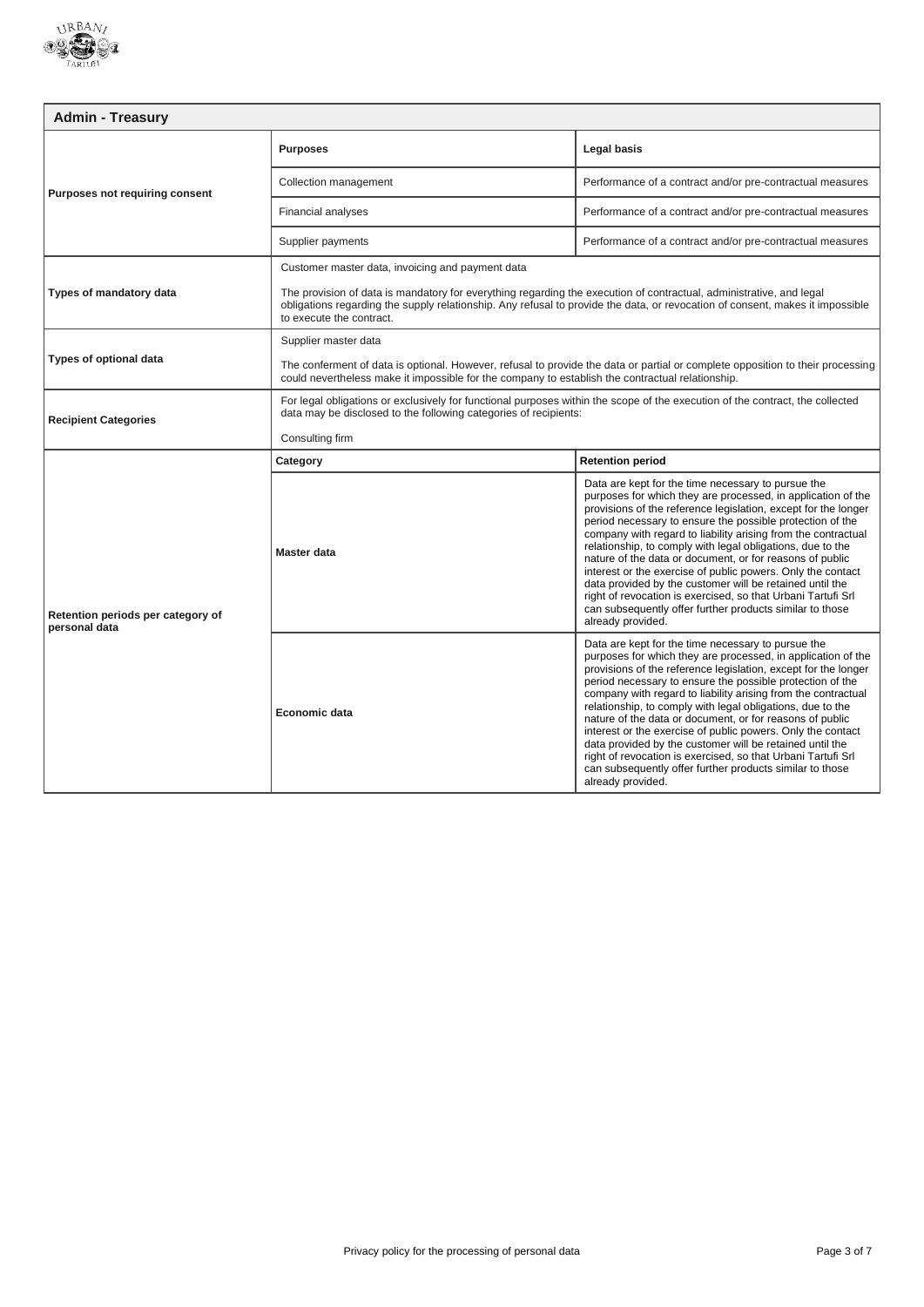

| <b>Admin - Administration</b>                      |                                                                                                                                                                                                                                                                                                                                                     |                                                                                                                                                                                                                                                                                                                                                                                                                                                                                                                                                                                                                                                                                                                          |
|----------------------------------------------------|-----------------------------------------------------------------------------------------------------------------------------------------------------------------------------------------------------------------------------------------------------------------------------------------------------------------------------------------------------|--------------------------------------------------------------------------------------------------------------------------------------------------------------------------------------------------------------------------------------------------------------------------------------------------------------------------------------------------------------------------------------------------------------------------------------------------------------------------------------------------------------------------------------------------------------------------------------------------------------------------------------------------------------------------------------------------------------------------|
| <b>Purposes not requiring consent</b>              | <b>Purposes</b>                                                                                                                                                                                                                                                                                                                                     | Legal basis                                                                                                                                                                                                                                                                                                                                                                                                                                                                                                                                                                                                                                                                                                              |
|                                                    | Administrative, accounting and fiscal management of the<br>company, for operation and fulfilment of tax obligations                                                                                                                                                                                                                                 | Accounting and administrative obligations                                                                                                                                                                                                                                                                                                                                                                                                                                                                                                                                                                                                                                                                                |
|                                                    | Customers' master data, Accounting documents Mandatory                                                                                                                                                                                                                                                                                              |                                                                                                                                                                                                                                                                                                                                                                                                                                                                                                                                                                                                                                                                                                                          |
| Types of mandatory data                            | The provision of data is mandatory for everything regarding the execution of contractual, administrative, and legal<br>obligations regarding the supply relationship. Any refusal to provide the data, or revocation of consent, makes it impossible<br>to execute the contract.                                                                    |                                                                                                                                                                                                                                                                                                                                                                                                                                                                                                                                                                                                                                                                                                                          |
| <b>Types of optional data</b>                      | Shipping documents, Invoices, Tax Receipts, Supplier Records, Certificates of Economic and Financial Capacity,<br>Certificates of Technical and Professional Capacity, Certificates of Income from Employment, Self-Employment or Other<br>Income, Single Certificate for the Company, Certificates of General Requirements, Payment Data, Solvency |                                                                                                                                                                                                                                                                                                                                                                                                                                                                                                                                                                                                                                                                                                                          |
|                                                    | The conferment of data is optional. However, refusal to provide the data or partial or complete opposition to their processing<br>could nevertheless make it impossible for the company to establish the contractual relationship.                                                                                                                  |                                                                                                                                                                                                                                                                                                                                                                                                                                                                                                                                                                                                                                                                                                                          |
| <b>Recipient Categories</b>                        | For legal obligations or exclusively for functional purposes within the scope of the execution of the contract, the collected<br>data may be disclosed to the following categories of recipients:                                                                                                                                                   |                                                                                                                                                                                                                                                                                                                                                                                                                                                                                                                                                                                                                                                                                                                          |
|                                                    | Internal Revenue Service, Social Security Institutions, Accounting and Labour Consulting firms                                                                                                                                                                                                                                                      |                                                                                                                                                                                                                                                                                                                                                                                                                                                                                                                                                                                                                                                                                                                          |
|                                                    | Category                                                                                                                                                                                                                                                                                                                                            | <b>Retention period</b>                                                                                                                                                                                                                                                                                                                                                                                                                                                                                                                                                                                                                                                                                                  |
| Retention periods per category of<br>personal data | Master data                                                                                                                                                                                                                                                                                                                                         | Data are kept for the time necessary to pursue the<br>purposes for which they are processed, in application of the<br>provisions of the reference legislation, except for the longer<br>period necessary to ensure the possible protection of the<br>company with regard to liability arising from the contractual<br>relationship, to comply with legal obligations, due to the<br>nature of the data or document, or for reasons of public<br>interest or the exercise of public powers. Only the contact<br>data provided by the customer will be retained until the<br>right of revocation is exercised, so that Urbani Tartufi Srl<br>can subsequently offer further products similar to those<br>already provided. |
|                                                    | Economic data                                                                                                                                                                                                                                                                                                                                       | Data are kept for the time necessary to pursue the<br>purposes for which they are processed, in application of the<br>provisions of the reference legislation, except for the longer<br>period necessary to ensure the possible protection of the<br>company with regard to liability arising from the contractual<br>relationship, to comply with legal obligations, due to the<br>nature of the data or document, or for reasons of public<br>interest or the exercise of public powers. Only the contact<br>data provided by the customer will be retained until the<br>right of revocation is exercised, so that Urbani Tartufi Srl<br>can subsequently offer further products similar to those<br>already provided. |
|                                                    | Tax data                                                                                                                                                                                                                                                                                                                                            | Data are kept for the time necessary to pursue the<br>purposes for which they are processed, in application of the<br>provisions of the reference legislation, except for the longer<br>period necessary to ensure the possible protection of the<br>company with regard to liability arising from the contractual<br>relationship, to comply with legal obligations, due to the<br>nature of the data or document, or for reasons of public<br>interest or the exercise of public powers. Only the contact<br>data provided by the customer will be retained until the<br>right of revocation is exercised, so that Urbani Tartufi Srl<br>can subsequently offer further products similar to those<br>already provided. |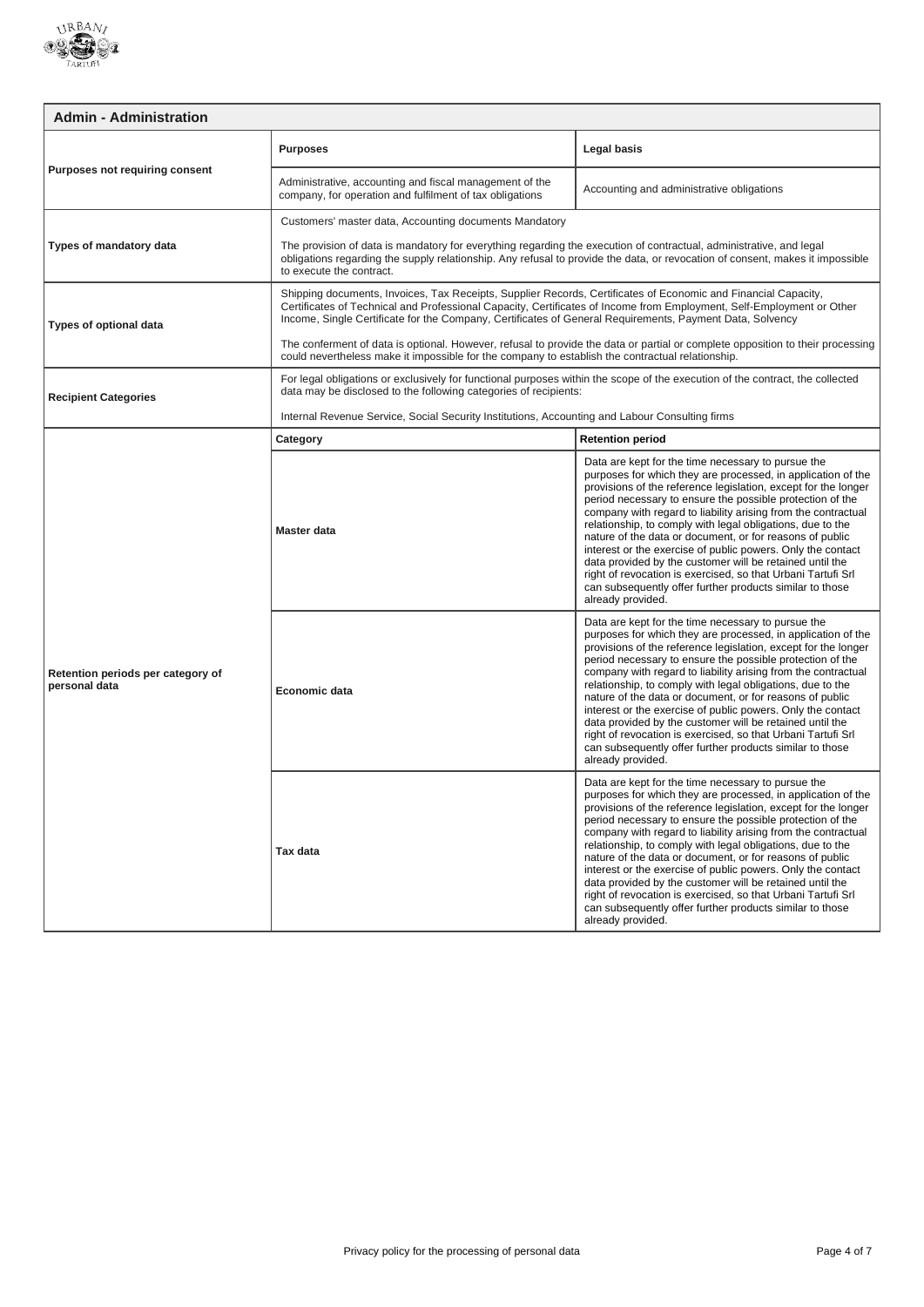

| <b>Admin - Credit Management</b>                   |                                                                                                                                                                                                                                                                                  |                                                                                                                                                                                                                                                                                                                                                                                                                                                                                                                                                                                                                                                                                                                          |
|----------------------------------------------------|----------------------------------------------------------------------------------------------------------------------------------------------------------------------------------------------------------------------------------------------------------------------------------|--------------------------------------------------------------------------------------------------------------------------------------------------------------------------------------------------------------------------------------------------------------------------------------------------------------------------------------------------------------------------------------------------------------------------------------------------------------------------------------------------------------------------------------------------------------------------------------------------------------------------------------------------------------------------------------------------------------------------|
| Purposes not requiring consent                     | <b>Purposes</b>                                                                                                                                                                                                                                                                  | <b>Legal basis</b>                                                                                                                                                                                                                                                                                                                                                                                                                                                                                                                                                                                                                                                                                                       |
|                                                    | Payments and collection of invoices                                                                                                                                                                                                                                              | Execution of a contract and/or pre-contractual measures,<br>fulfilment of pre-contractual, contractual and tax obligations<br>arising from existing relations with the data subject                                                                                                                                                                                                                                                                                                                                                                                                                                                                                                                                      |
|                                                    | <b>Debt Collections</b>                                                                                                                                                                                                                                                          | Execution of a contract and/or pre-contractual measures,<br>fulfilment of pre-contractual, contractual and tax obligations<br>arising from existing relations with the Data Subject;<br>exercise the Data Controller's rights in case of insolvency of<br>the counterparty                                                                                                                                                                                                                                                                                                                                                                                                                                               |
|                                                    | Payment Data, Master Data                                                                                                                                                                                                                                                        |                                                                                                                                                                                                                                                                                                                                                                                                                                                                                                                                                                                                                                                                                                                          |
| Types of mandatory data                            | The provision of data is mandatory for everything regarding the execution of contractual, administrative, and legal<br>obligations regarding the supply relationship. Any refusal to provide the data, or revocation of consent, makes it impossible<br>to execute the contract. |                                                                                                                                                                                                                                                                                                                                                                                                                                                                                                                                                                                                                                                                                                                          |
|                                                    | Category                                                                                                                                                                                                                                                                         | <b>Retention period</b>                                                                                                                                                                                                                                                                                                                                                                                                                                                                                                                                                                                                                                                                                                  |
| Retention periods per category of<br>personal data | Master data                                                                                                                                                                                                                                                                      | Data are kept for the time necessary to pursue the<br>purposes for which they are processed, in application of the<br>provisions of the reference legislation, except for the longer<br>period necessary to ensure the possible protection of the<br>company with regard to liability arising from the contractual<br>relationship, to comply with legal obligations, due to the<br>nature of the data or document, or for reasons of public<br>interest or the exercise of public powers. Only the contact<br>data provided by the customer will be retained until the<br>right of revocation is exercised, so that Urbani Tartufi Srl<br>can subsequently offer further products similar to those<br>already provided. |
|                                                    | Economic data                                                                                                                                                                                                                                                                    | Data are kept for the time necessary to pursue the<br>purposes for which they are processed, in application of the<br>provisions of the reference legislation, except for the longer<br>period necessary to ensure the possible protection of the<br>company with regard to liability arising from the contractual<br>relationship, to comply with legal obligations, due to the<br>nature of the data or document, or for reasons of public<br>interest or the exercise of public powers. Only the contact<br>data provided by the customer will be retained until the<br>right of revocation is exercised, so that Urbani Tartufi Srl<br>can subsequently offer further products similar to those<br>already provided. |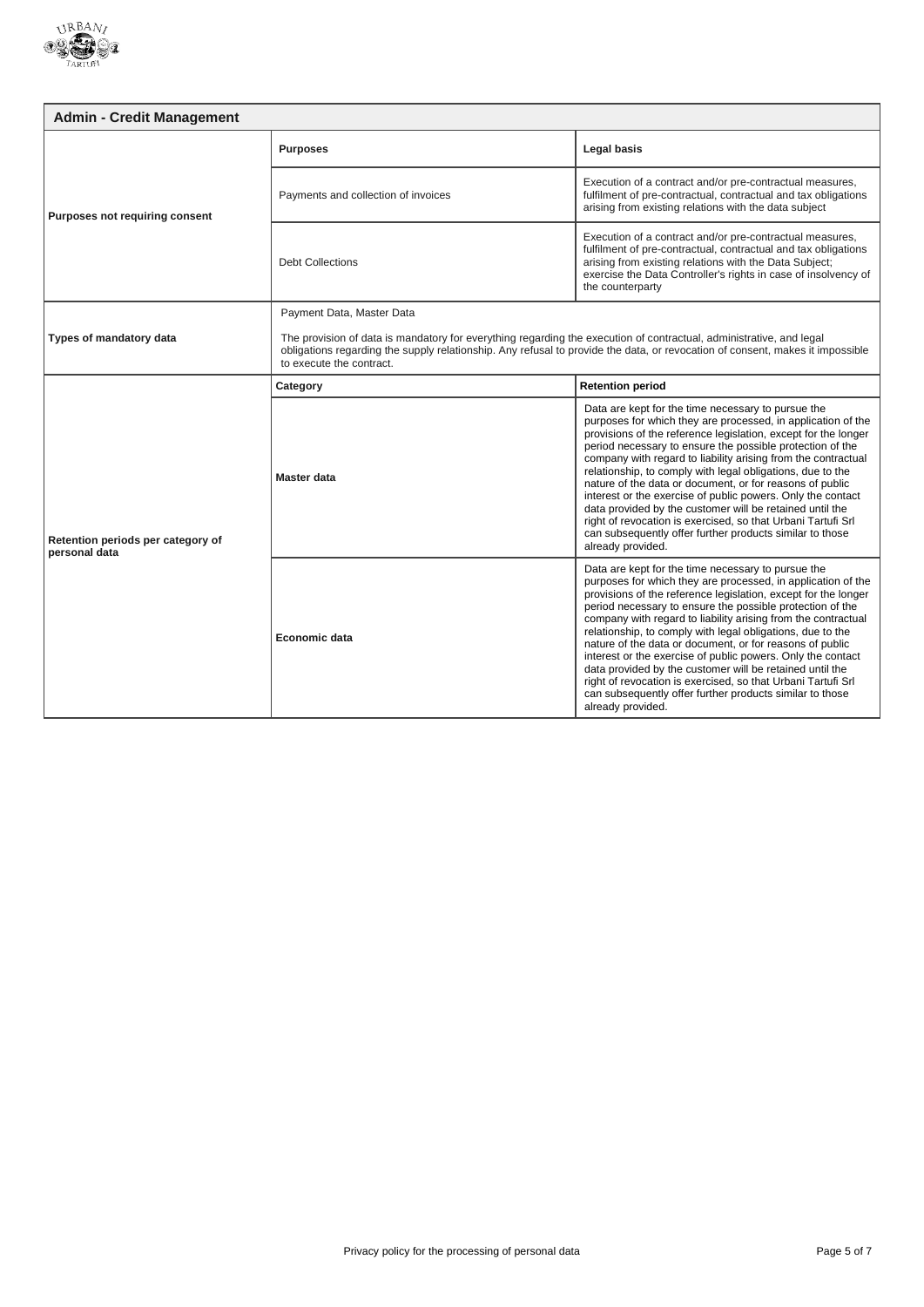

| <b>Admin - AUDITING OF FINANCIAL STATEMENTS</b>    |                                                                                                                                                                                                                                    |                                                                                                                                                                                                                                                                                                                                                                                                                                                                                            |
|----------------------------------------------------|------------------------------------------------------------------------------------------------------------------------------------------------------------------------------------------------------------------------------------|--------------------------------------------------------------------------------------------------------------------------------------------------------------------------------------------------------------------------------------------------------------------------------------------------------------------------------------------------------------------------------------------------------------------------------------------------------------------------------------------|
| Purposes not requiring consent                     | <b>Purposes</b>                                                                                                                                                                                                                    | Legal basis                                                                                                                                                                                                                                                                                                                                                                                                                                                                                |
|                                                    | Management duties and obligations                                                                                                                                                                                                  | Legal obligations                                                                                                                                                                                                                                                                                                                                                                                                                                                                          |
| Types of optional data                             | Financial statements, Company Registers, Accounting Records                                                                                                                                                                        |                                                                                                                                                                                                                                                                                                                                                                                                                                                                                            |
|                                                    | The conferment of data is optional. However, refusal to provide the data or partial or complete opposition to their processing<br>could nevertheless make it impossible for the company to establish the contractual relationship. |                                                                                                                                                                                                                                                                                                                                                                                                                                                                                            |
|                                                    | Category                                                                                                                                                                                                                           | <b>Retention period</b>                                                                                                                                                                                                                                                                                                                                                                                                                                                                    |
| Retention periods per category of<br>personal data | Master data                                                                                                                                                                                                                        | Data are kept for the time necessary to pursue the<br>purposes for which they are processed, in application of the<br>provisions of the reference legislation, except for the longer<br>period necessary to ensure the possible protection of the<br>company with regard to liability arising from the contractual<br>relationship, to comply with legal obligations, due to the<br>nature of the data or document, or for reasons of public<br>interest or the exercise of public powers. |
|                                                    | Economic data                                                                                                                                                                                                                      | Data are kept for the time necessary to pursue the<br>purposes for which they are processed, in application of the<br>provisions of the reference legislation, except for the longer<br>period necessary to ensure the possible protection of the<br>company with regard to liability arising from the contractual<br>relationship, to comply with legal obligations, due to the<br>nature of the data or document, or for reasons of public<br>interest or the exercise of public powers. |
|                                                    | Tax data                                                                                                                                                                                                                           | Data are kept for the time necessary to pursue the<br>purposes for which they are processed, in application of the<br>provisions of the reference legislation, except for the longer<br>period necessary to ensure the possible protection of the<br>company with regard to liability arising from the contractual<br>relationship, to comply with legal obligations, due to the<br>nature of the data or document, or for reasons of public<br>interest or the exercise of public powers. |